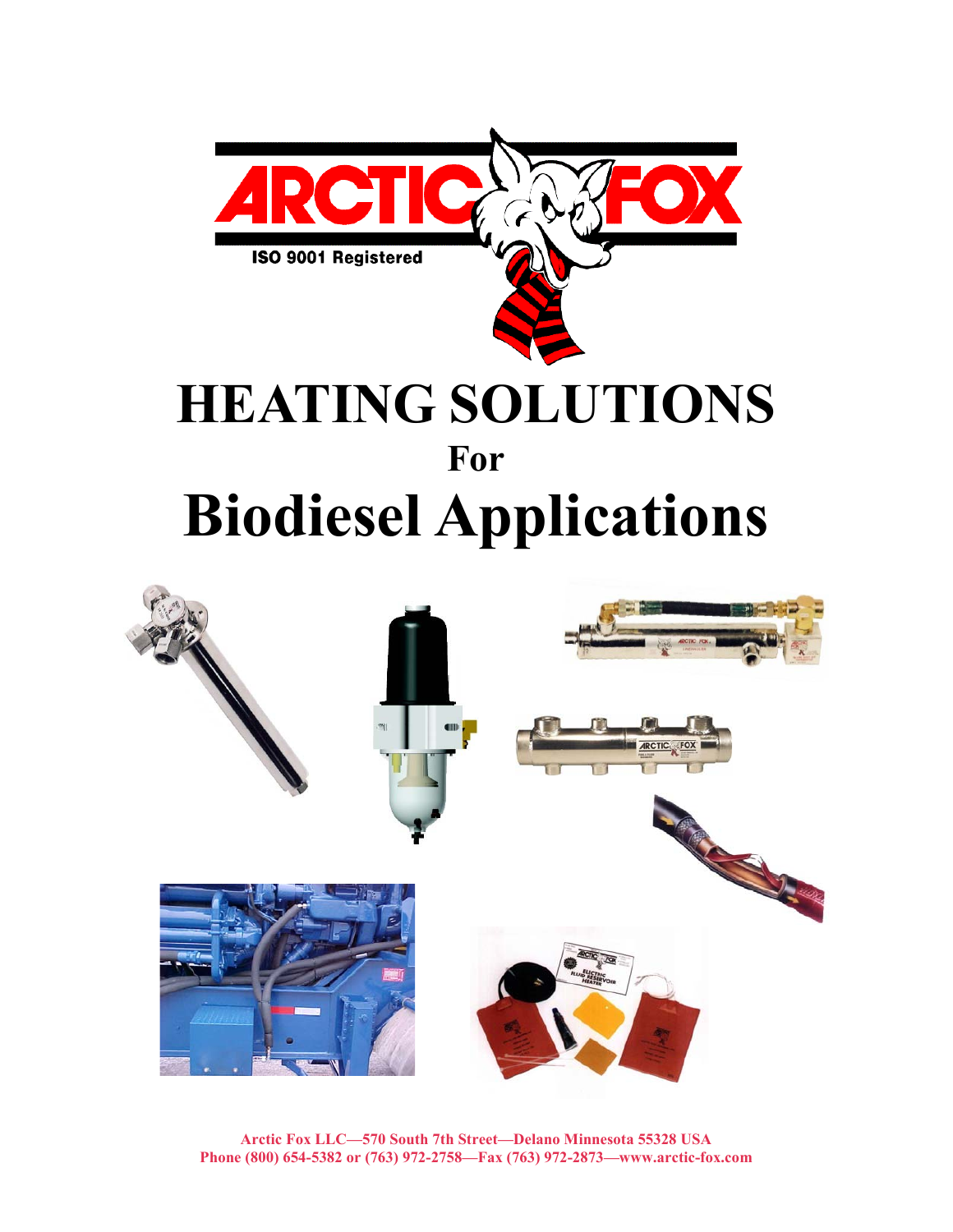

Arctic Fox also offers a wide variety of fittings and connection hardware to simplify installation.

12" (305mm HFG 13-15 13" (330mm) HFG 14-16 16" (406mm) HFG 17-19 19" (483mm) HFG 20-22 21" (533mm) HFG 22-24 23" (584mm) HFG 24-26 25" (635mm) HFG 26-28 26" (660mm) HFG 27-29

1.53/5.8 -0.7/-18 23.9/-5 **HFG 20-22**   $0.19/0.7$  -3.7/-20 84.3/29  $0.51/1.9$   $-3.7/-20$   $51.6/11$  $1.44/5.5$   $-3.8/-20$   $34.2/1$ 

0.21/0.8 0.0/-18 81.7/28  $0.48/2.2$  +1.8/-18 71.6/22 1.57/6 2.2/-17 45.7/8

The data above is representative only, based upon an average coolant temperature of + 196° F (91°C) at a flow rate of 5 GPM ( 19LM)

**HFG 27-29** 

1" (25mm)

2" (51mm) Cut as Required

Extension Nipple

Tank

"A" Dim.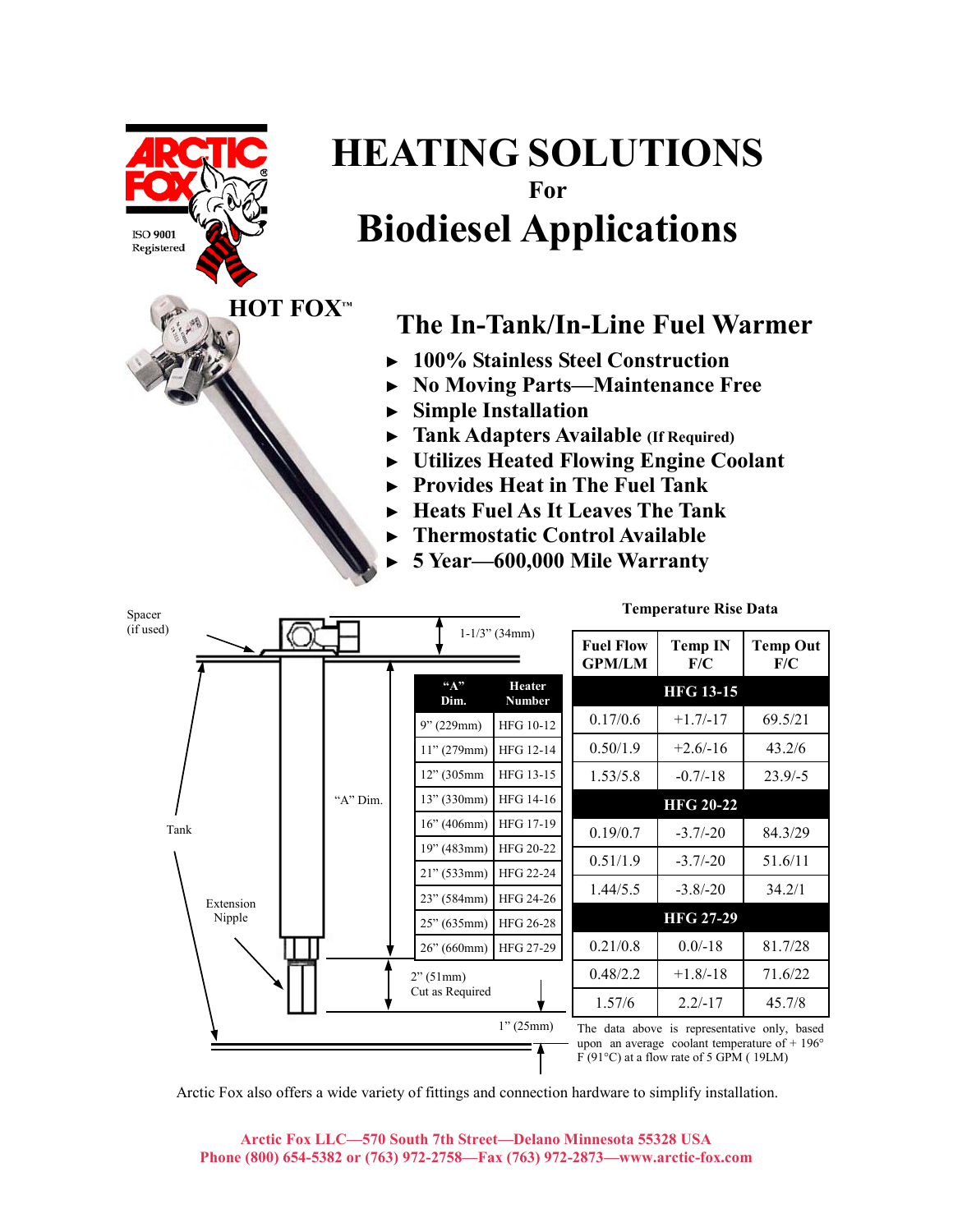

### **In-Line Fuel Warmers**



- ► **Stainless Steel Heat Exchanger**
- ► **3/8" or 1/2" NPT Connection Ports**
- ► **Maintenance Free**
- ► **Easy Installation**
- ► **5 Year– 600,000 Mile Warranty**
- ► **Integral Thermostat Available**
- ► **Check Valve Available (Linehauler™ Only)**





#### ► **120 VAC Preheat Available**  ► **Check Valve Available (Linehauler™ Only)**

#### **Temperature Rise Data**



| <b>Fuel Flow</b><br><b>GPM/LM</b> | Temp In<br>F/C | <b>Temp Out</b><br>F/C |  |  |  |
|-----------------------------------|----------------|------------------------|--|--|--|
| Midranger™                        |                |                        |  |  |  |
| 0.10/0.4                          | $-20/-29$      | $+81/+27$              |  |  |  |
| 0.50/1.9                          | $-20/-29$      | $+35/+2$               |  |  |  |
| 1.5/5.7                           | $-20/-29$      | $+13/-11$              |  |  |  |
| Linehauler™                       |                |                        |  |  |  |
| 0.10/0.4                          | $-20/-29$      | $+95/+35$              |  |  |  |
| 0.50/1.9                          | $-20/-29$      | $+59/+15$              |  |  |  |
| 1.5/5.7                           | $-20/-29$      | $+20/ -6$              |  |  |  |

The data above is representative only, based upon an average coolant temperature of  $+185^\circ$ F (85°C) at a flow rate of 7 GPM ( 27LM)

All In-Line models are available with or without mounting brackets.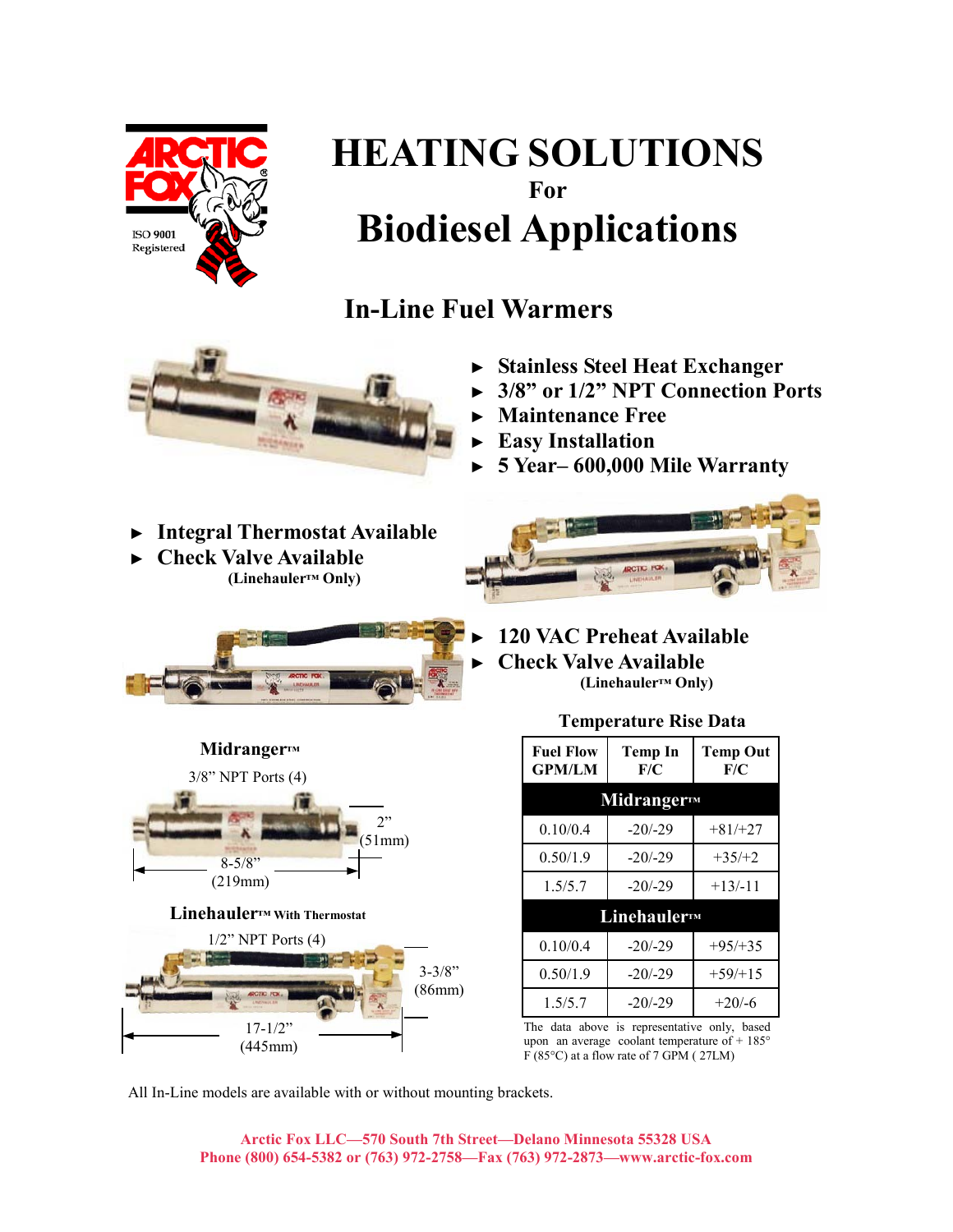

### **Heated Fuel/Water Separator**

- ► **Fuel Filter Uses common filter cartridge**
- ► **Water Separator Multi stage for maximum performance Self venting drain valve See-Through inspection bowl**
- ► **Multi-Pass Fuel Heater Utilizes hot engine coolant Up to 60º F (33ºC) temperature rise ■**
- ► **Automatic coolant by-pass thermostat Monitors fuel outlet temperature By-passes coolant at +80ºF (+27ºC)**
- ► **Optional Equipment**

**120 VAC Powered fuel preheater Water level indicator kit** 

| <b>SPECIFICATIONS</b>       |                                        |  |  |
|-----------------------------|----------------------------------------|--|--|
| Height                      | 18.8" (478mm)                          |  |  |
| Depth                       | $6.8$ " (173mm)                        |  |  |
| Width                       | $8.1$ " (206mm)                        |  |  |
| Weight (dry)                | 12.0 lbs. (5.4kg)                      |  |  |
| Max fuel flow rate          | 150 USG/Ph (568 l/Ph)                  |  |  |
| Fuel Inlet/Outlet Size      | $1/2$ " NPTF                           |  |  |
| Coolant Inlet/Outlet Size   | $1/2$ " NPTF                           |  |  |
| <b>Maximum Temperatures</b> | $-40^{\circ}$ - +255°F (-40° - +124°C) |  |  |

■ Actual fuel temperature rise will vary due to ambient conditions, and specific heat value of fuel blend.

US Patents 4,624,779—4,995,992—Canadian Patent 1,335,775 & other patents pending

#### **FWS-777**

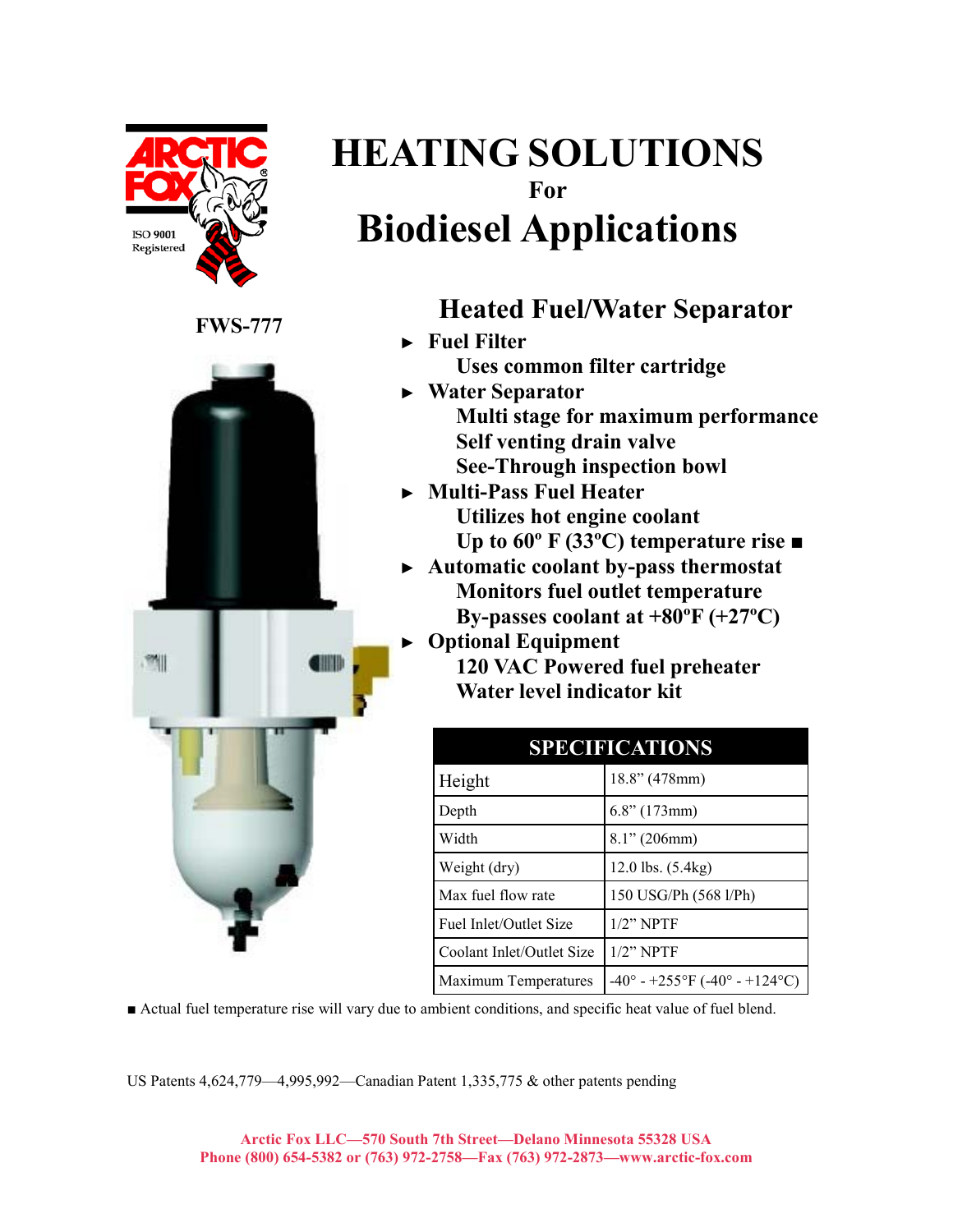

**NOTE:** Hotline® has a nitrile tube that may not be compatible with Biodiesel blends in excess of 20% (B20). Reference-DOE/GO-102006-2358 3rd edition September 2006

## **HEATING SOLUTIONS For Biodiesel Applications**

- **HOTLINE** ® ► **12 or 24 VDC Heated Fuel Line**
	- ► **Replaces Existing Fuel Line**
	- ► **Self Regulating**
	- ► **Liquefies Gelled fuel for Start Up**
	- ► **Prevents Gelling During Operation**
	- ► **Operates in Conjunction With Engine Preheater In-Tank Fuel Warmer Fuel Water Separators**
	- ► **Optional Thermostat Shutoff**

| 12 Volt                              | 600 Watt   | 450 Watt   | 300 Watt        | 150 Watt   |
|--------------------------------------|------------|------------|-----------------|------------|
| $12' / 3.7$ m                        | D3085-1180 | D3085-1152 | D3085-1138      |            |
| $8.5' / 2.6$ m                       | D3085-1168 | D3085-1146 | D3085-1133      |            |
| $6.0' / 1.8$ m                       |            | D3085-1141 | D3085-1130      | D3085-1126 |
| 4.5' / 1.4 m                         |            |            | D3085-1128      | D3085-1122 |
| 2.5' / .6m                           |            |            |                 | D3085-1118 |
| Maximum Sustained<br><b>AMP</b> Draw | 45         | 31         | 21              | 10         |
| Minimum Alterna-<br>tor Capacity     | 130        | 105        | 85              | 75         |
|                                      |            |            |                 |            |
| 24 Volt                              | 600 Watt   | 450 Watt   | <b>300 Watt</b> | 150 Watt   |
| 12' / 3.7 m                          | D3085-2180 | D3085-2152 | D3085-2138      |            |
| $8.5' / 2.6$ m                       | D3085-2168 | D3085-2146 | D3085-2133      |            |
| $6.0' / 1.8$ m                       |            |            | D3085-2130      | D3085-2126 |
| 4.5' / 1.4 m                         |            |            | D3085-2128      | D3085-2122 |
| 2.5' / .6m                           |            |            |                 | D3085-2118 |
| Maximum Sustained<br><b>AMP</b> Draw | 23         | 16         | 11              | 5          |

**NOTE: Minimum alternator capacity is only a guideline. Total system load analysis is required for accurate battery/ charging system specification. Refer to maximum sustained current draw and consult your vehicle manufacturer whenever adding any aftermarket auxiliary current load.**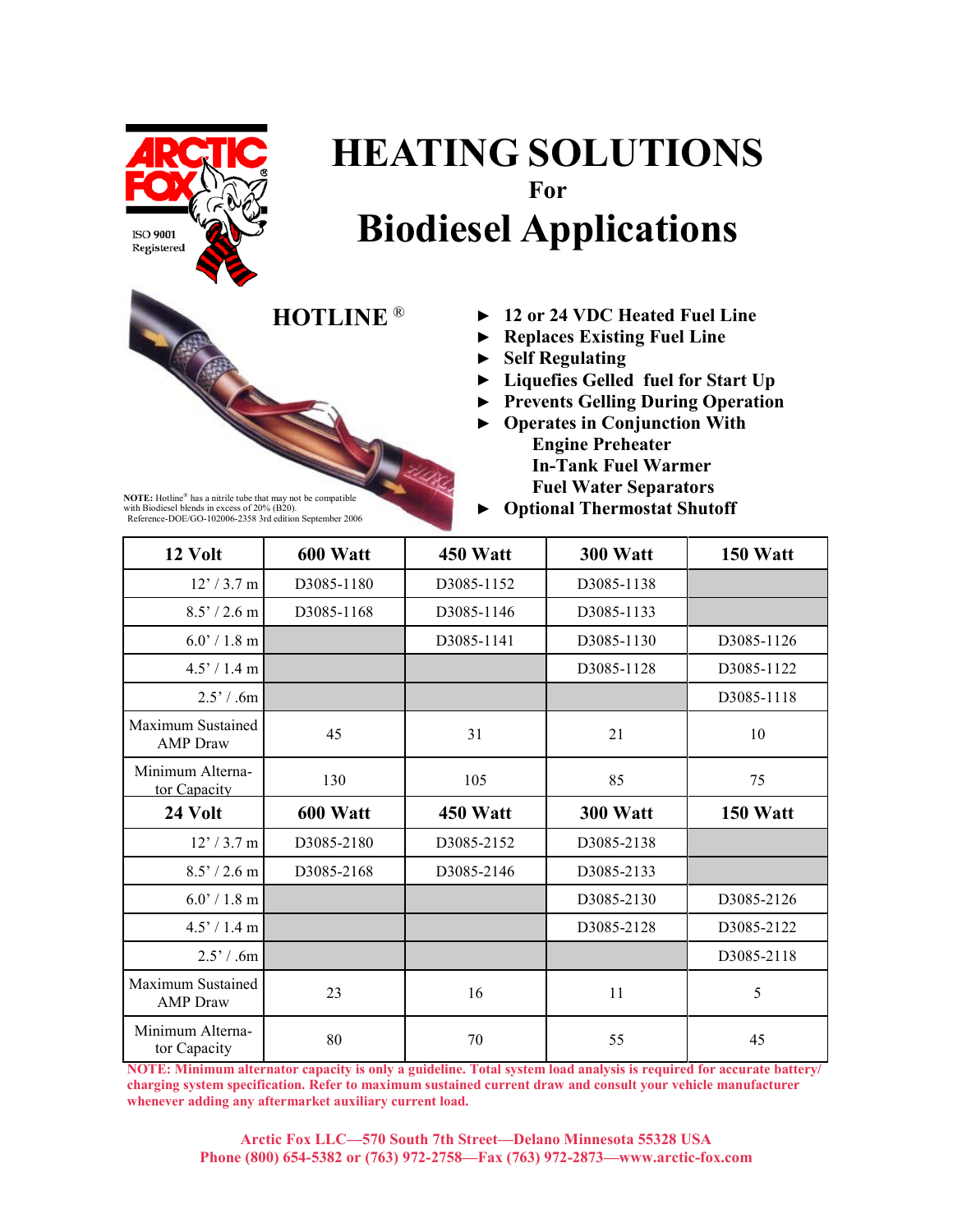



- $\triangleright$  Eliminate Excessive T & Y Fittings
- ► Centralize Coolant Access
- ► Expand Coolant Port Availability
- ► Minimize Coolant Leak Potential

#### **ST-1596**

Dual Chamber

Input Connections: One 1" NPT inlet, One 1" NPT outlet, Three 1/2" NPT outlets. Output Connections: One 1" NPT inlet, Three 1/2" NPT inlets, One 1" NPT outlet.

#### **ST-2520**

Dual chamber Input Connections: One 1½" NPT Inlet, One 1" NPT outlet, Four ½" NPT outlets. Output Connections: One 1" NPT inlet, Four ½" NPT Inlets, One 1½" NPT outlet.

#### **ST-2580**

Single chamber Connections: One 1½" NPT, Two 1" NPT, Four ½" NPT ports.

### **ST-5136**

Dual Chamber Input Connections: One 1½" NPT Inlet, Five 1" NPT outlets. Output Connections: Five 1" NPT inlets, One 1½" NPT outlet

#### **ST-5809**

Single Chamber Connections: One 1½" NPT, Three 1" NPT, Two ½" NPT ports.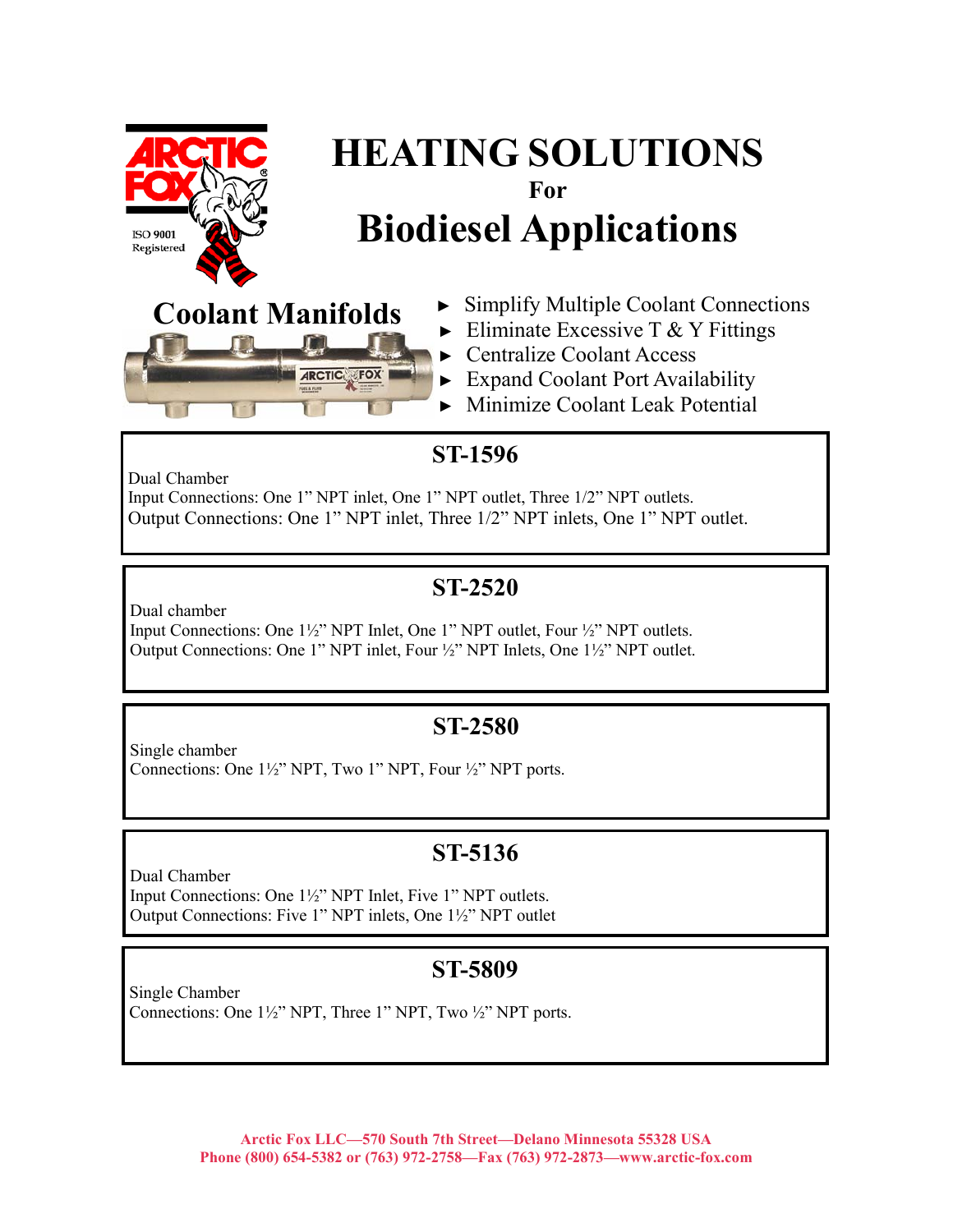

#### **Insultube**



- ► **10 Feet of 3/4" (19mm) ID Hose has a Surface Area of 3'² (.28m²)**
- ► **Up to 50% of Potential Heat Loss can be Saved by Insulating**
- ► **Prevent Fuel From Cooling Off Before Reaching the Engine**
- ► **Add to the Efficiency of Accessories Utilizing Engine Coolant**
- ► **Helps Prevent Hose Chafing**
- ► **Suitable for Temperatures from –40° F/C to + 220° F / 104° C**

| <b>Part Number</b> | <b>Tube ID</b>   | Length                                                          |
|--------------------|------------------|-----------------------------------------------------------------|
| A-1710             | $1/2$ " / 13mm   | 6 Feet (1.83m)                                                  |
| A-1711             | $5/8$ " / 16mm   | 6 Feet (1.83m)                                                  |
| A-1712             | $3/4$ " / 19mm   | 6 Feet (1.83m)                                                  |
| $A-706$            | $1-1/8$ " / 32mm | 6 Feet (1.83m)                                                  |
| $A-720$            | $1-1/8$ " / 32mm | 125 Ft (38.1m) Roll—Available by the foot—25 Ft (7.62m) Minimum |
| $A-705$            | $1-1/8$ " / 32mm | 4 Pieces 6 Feet (1.83m) - Includes Tie Straps                   |
| A-712              | $1-3/8$ " / 35mm | 6 Feet (1.83m)                                                  |
| $A-721$            | $1-3/8$ " / 35mm | 125 Ft (38.1m) Roll—Available by the foot—25 Ft (7.62m) Minimum |
| A-713              | $2-1/8$ " / 54mm | 6 Feet (1.83m)                                                  |
| A-1791             | $2-1/2$ " / 64mm | 6 Feet (1.83m)                                                  |
| $A-714$            | $3''/76$ mm      | 6 Feet (1.83m)                                                  |